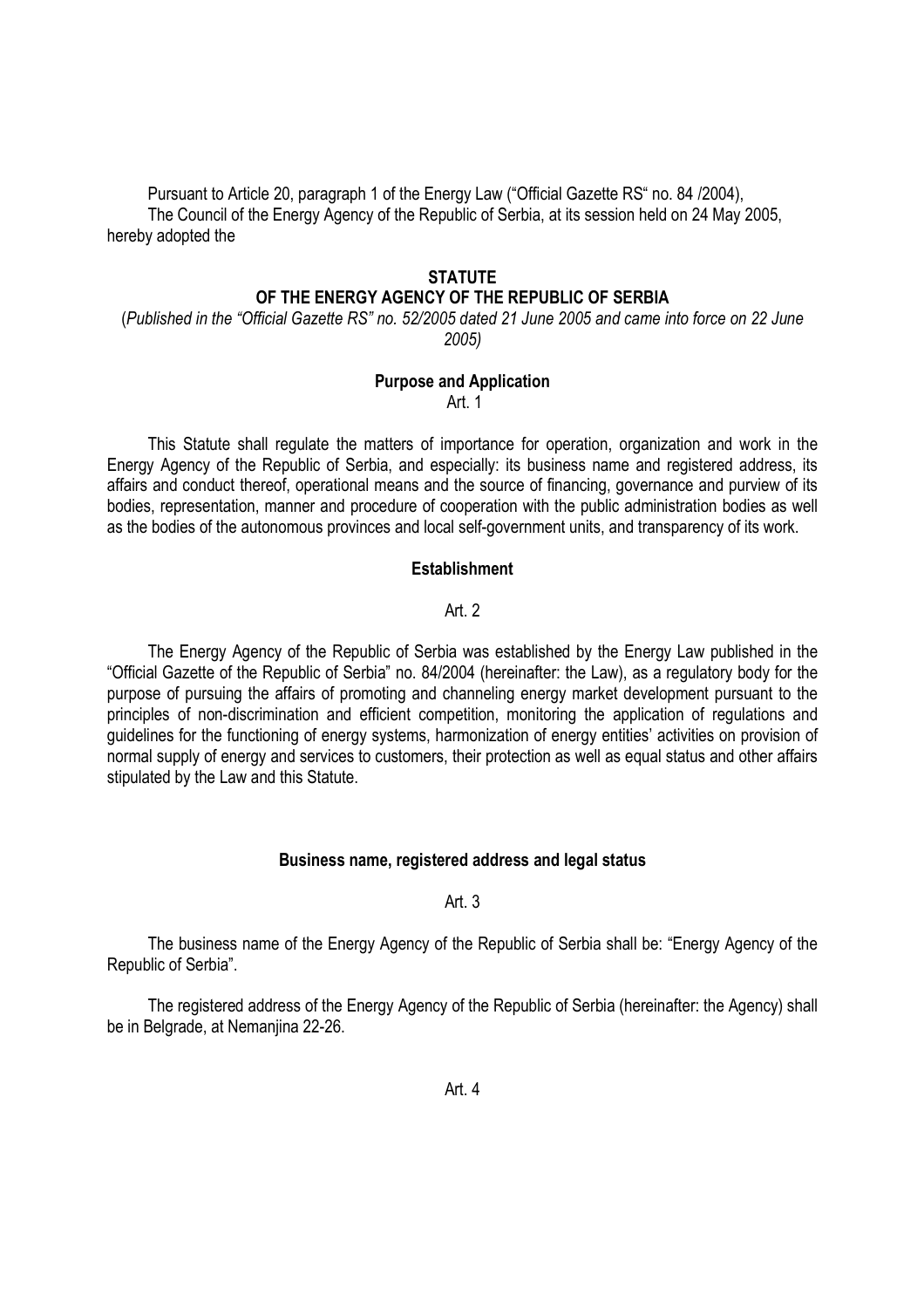The Agency shall be a legal entity with legitimacy, liability and responsibilities stipulated by the Law and other regulations governing the operation of business companies and this Statute.

The Agency shall be independent in conducting affairs stipulated by the Law and this Statute and in undertaking organizational and other activities whereby efficient and rational performance thereof is ensured.

The Agency shall be functionally independent from public administration bodies, energy entities and users of their products and services, as well as other legal and natural persons, in conformity with the Law.

The Agency shall be liable for its debts to the amount of the assets at its disposal.

#### Seal and stamp

#### Art. 5

The Agency shall have a seal and a stamp.

The seal shall be round with a diameter of 30 mm and contain the text "Energy Agency of the Republic of Serbia" – Belgrade.

The stamp shall be rectangular with the dimensions 50x35 mm and contain the text "Energy Agency of the Republic of Serbia" – Belgrade and the section for the date of receipt, submission number and the number of the insert.

The text of the seal and the stamp shall be written in the Serbian language and Cyrillic script.

The terms of use and handling of the seal and the stamp as well as their number shall be governed by a specific act in accordance with this Statute.

### Art. 6

The Agency shall have its logo whose design and contents shall be defined by a specific act, in accordance with this Statute.

#### Scope of work

### Art. 7

The Agency shall conduct the following affairs within its scope of work:

1. Adopt tariff systems for the calculation of electricity and natural gas rates for tariff customers, as well as the tariff systems for access to and utilization of energy transmission, transportation or distribution system, and/or natural gas storage facilities and other services;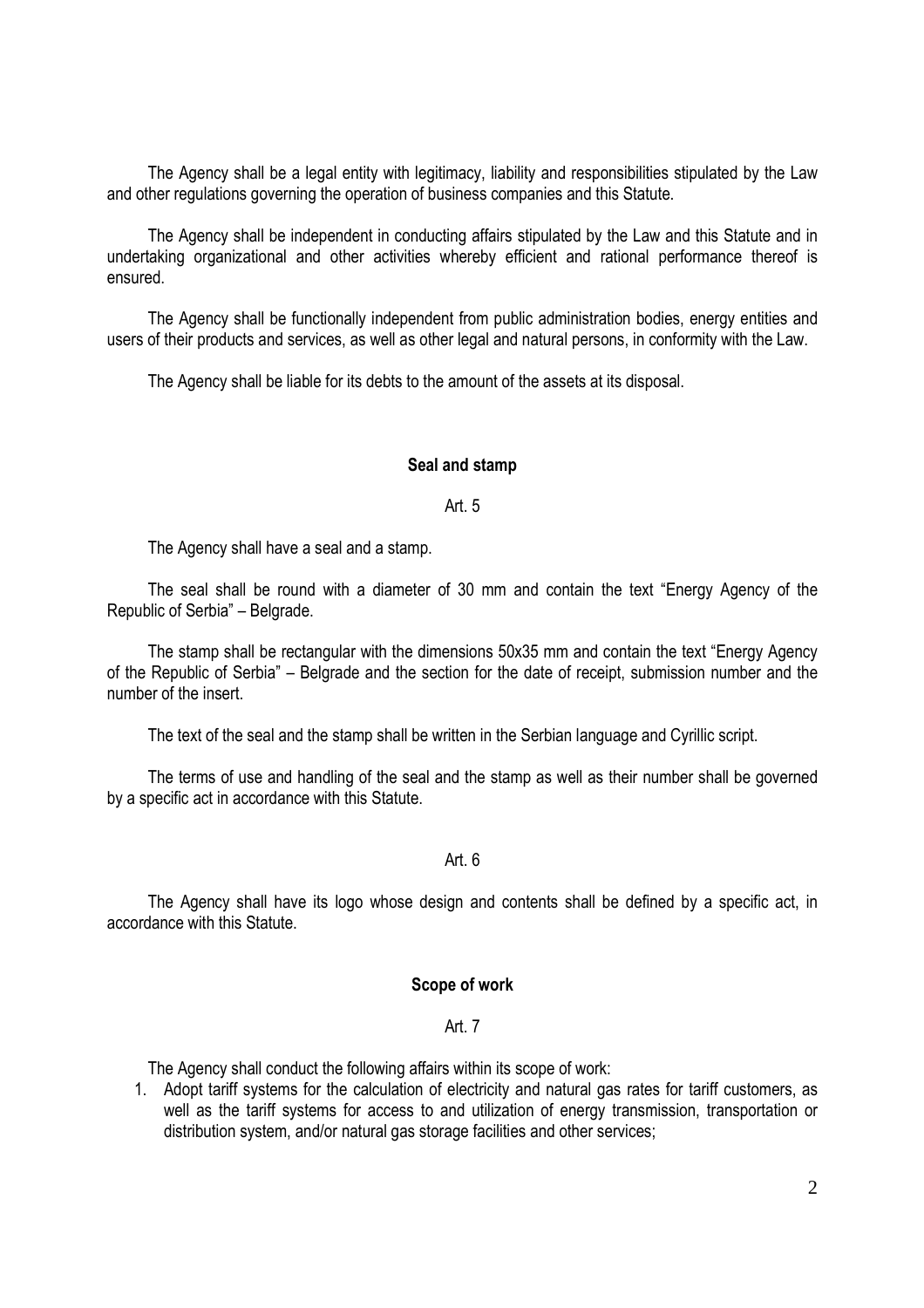- 2. Determine: methodology for setting tariff elements for calculating electric power and natural gas prices for tariff customers, including the prices of generated electric power or natural gas for tariff customers, methodology for the calculation of prices of heating energy generated at combined heating and power plants (combined generation process) and delivered to the energy entities for the purpose of supplying tariff customers with thermal energy.
- 3. Determine the criteria and manner of setting costs of connection to the energy transmission, transportation and distribution systems;
- 4. Determine the minimum annual energy consumption threshold for gaining the status of eligible customer;
- 5. Establish whether the conditions have been fulfilled for granting or changing the status of eligible customer and passes an act on the granting or changing the status;
- 6. Issue licenses for the conduct of energy activity stipulated by the Law, pass an act on temporary and permanent revocation of the license and an act on temporary approval to operate to the energy entity in cases stipulated by the Law;
- 7. Adopt the criteria and the method for setting the amount of the fee for issuing license, and set the said fee ;
- 8. Approve grid codes, the energy market code and operation code for natural gas storage systems;
- 9. Decide upon lodged appeal on denial of access by a transmission, transportation or distribution system operator, as well as upon lodged appeal on denial of access by an energy entity for natural gas storage;
- 10. Decide upon lodged appeal on denial of connection by an energy entity, or on failure to pass a decision upon submitted application for connection to the system
- 11. Issue preliminary opinion on the act setting the prices for delivery of energy to tariff customers and the act setting the prices of services rendered to tariff customers;
- 12. Issue preliminary opinion on the act setting the prices for access to and utilization of energy transmission, transportation or distribution systems and of natural gas storage facilities and other services;
- 13. Keep the register of issued and revoked licenses;
- 14. Keep the register of eligible customers.

In addition to affairs under paragraph 1 of this Article, the Agency shall also conduct the following affairs within the scope of its rights and duties stipulated by Law: monitor the implementation of tariff systems, collect and processes data on energy entities with reference to performing energy activities, monitor the conduct of energy entities regarding separation of accounts and customer protection, and conduct other affairs in conformity with the Law and this Statute.

# Agency funds and financing

### Art. 8

Funds for the Agency's operation shall be provided from revenues generated by license fees, a part of the tariff for energy system access and utilization, as well as other revenues generated in the course of conducting affairs within its sphere of competence.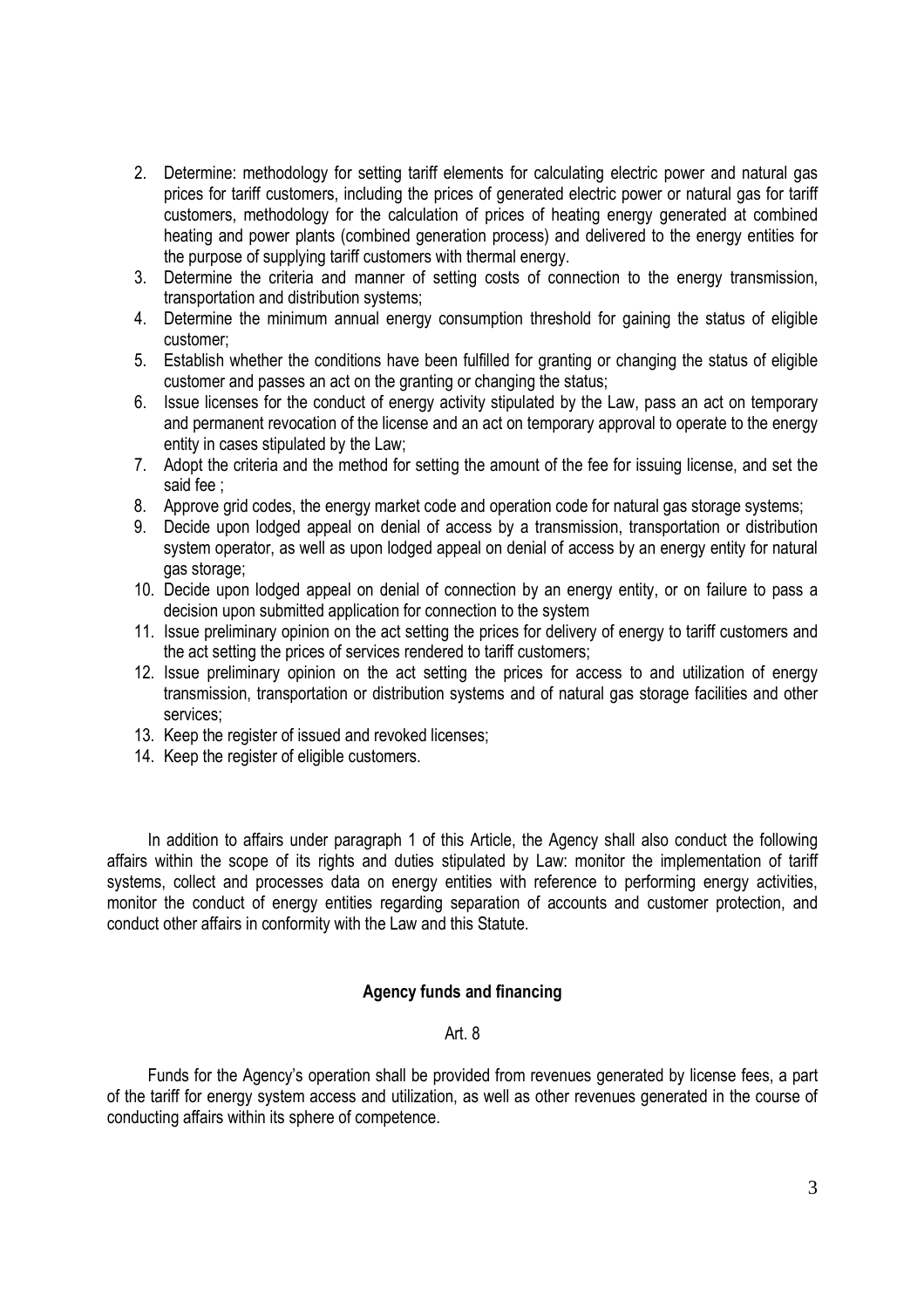The Agency may receive funds from donations, under the conditions stipulated by law.

## Art. 9

All revenues and expenditures of the Agency shall be determined and stated in the Agency's annual financial plan, in conformity with the Law.

The Agency's annual financial plan shall determine the Agency's total annual revenues from all sources, its expenditures, including a contingency fund, as well as elements for determining salary expenditures and other elements stipulated by the Law governing the matter of presenting the revenues and expenditures of business companies and by regulations adopted pursuant to the Law.

The revenues generated according to annual calculation of Agency's revenues and expenditures, and exceeding the total expenditures for that year shall be carried forward by the financial plan as revenues for the next year, in the manner and under the conditions determined by the Law.

### Art. 10

The Agency shall have an account with the authorized bank, whereby it shall conduct its affairs.

### Agency management

Art. 11

The Agency shall be managed by the Council of the Agency.

The Council of the Agency shall have its president and four members who are elected and discharged according to the procedure stipulated by the Law. The term of the president and the members of the Council shall be determined according to the Law.

The president and the members of the Council shall answer for their work at the Agency to the National Assembly of the Republic of Serbia.

The Council of the Agency shall submit an annual report to the National Assembly of the Republic of Serbia at least once a year.

# 1) The Council of the Agency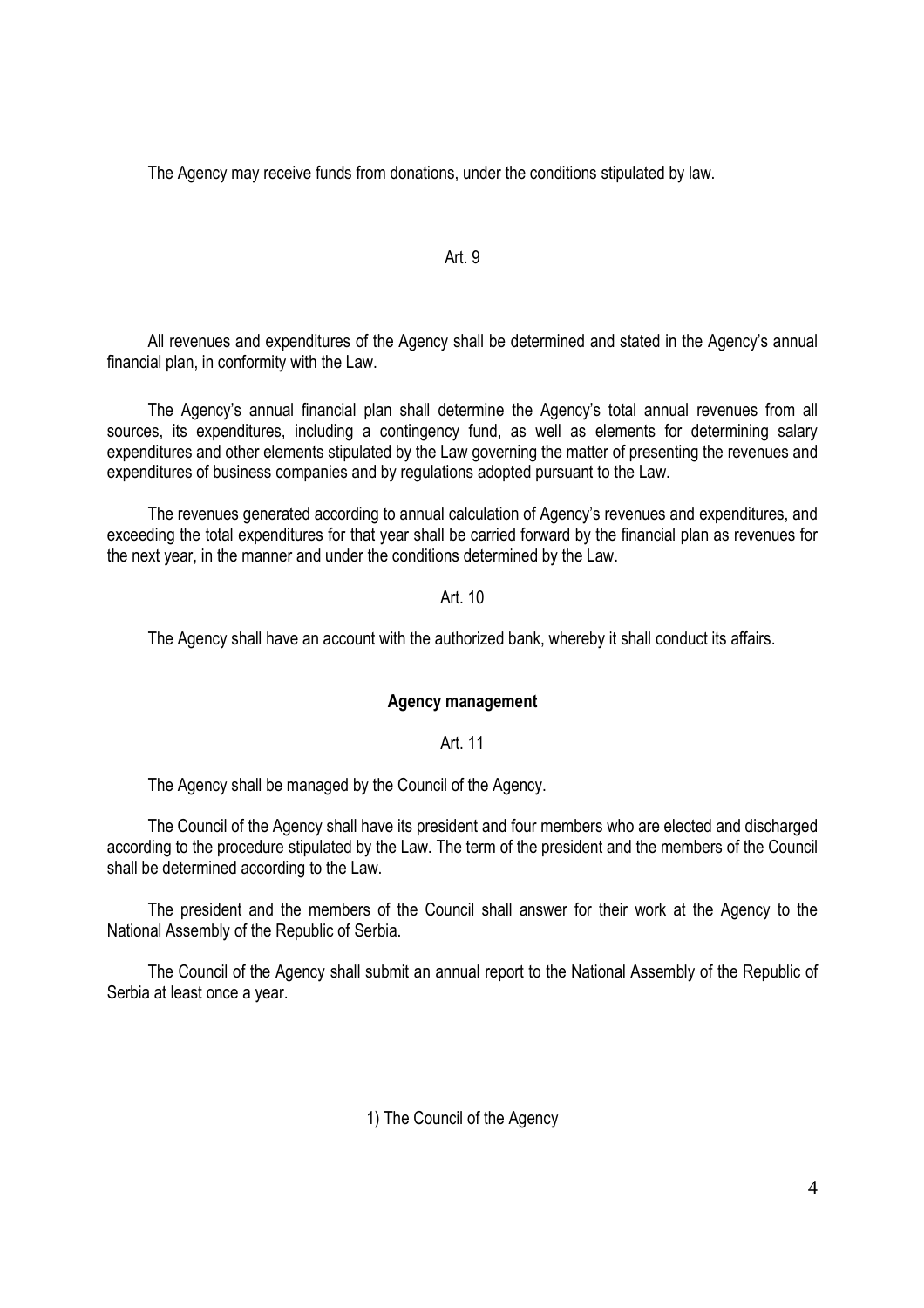The Council of the Agency shall:

- 1) Adopt the Statute;
- 2) Adopt its Rules of Procedure;<br>3) Adopt the rulebook on interna
- Adopt the rulebook on internal organization and job classification;
- 4) Adopt the work program of the Agency;
- 5) Adopt the annual financial plan;
- 6) Adopt the report on the Agency's work and operation and annual financial statements;
- 7) Decide upon allocation of the revenue in excess of expenditures and coverage of losses in accordance with the law;
- 8) Pass the acts referred to in Art. 7, paragraph 1) points 1-4), 6-8), and 11) and 12) of this Statute;
- 9) Pass the decision on the organization of the Agency's work out of its registered office;
- 10) Decide on the establishment business cooperation with other entities;
- 11) Conduct other affairs stipulated by the Law and this Statue.

In conducting affairs within its sphere of competence, the Council of the Agency shall adopt decisions, rulebooks, recommendations, guidelines, terms and conditions, conclusions and other acts in conformity with the Law.

Art. 13

The financial plan and the Statute of the Agency shall be adopted in conformity with the Law.

The Statute of the Agency and the financial plan as well as the acts referred to in Art. 7, item 1) of this Statute shall be published in the "Official Gazette RS".

The council may decide that other Acts adopted by the Agency in the scope of its authority determined by the Law also be published.

# Art. 14

The Council shall make decisions by majority of votes of the total number of Council members.

The work of the Council, manner and procedure of decision-making and other matters of importance for exercising the rights and discharging the duties of the Council shall be determined by the Rules of Procedure of the Council, in conformity with the Law.

2) President and members of the Council

Art. 15.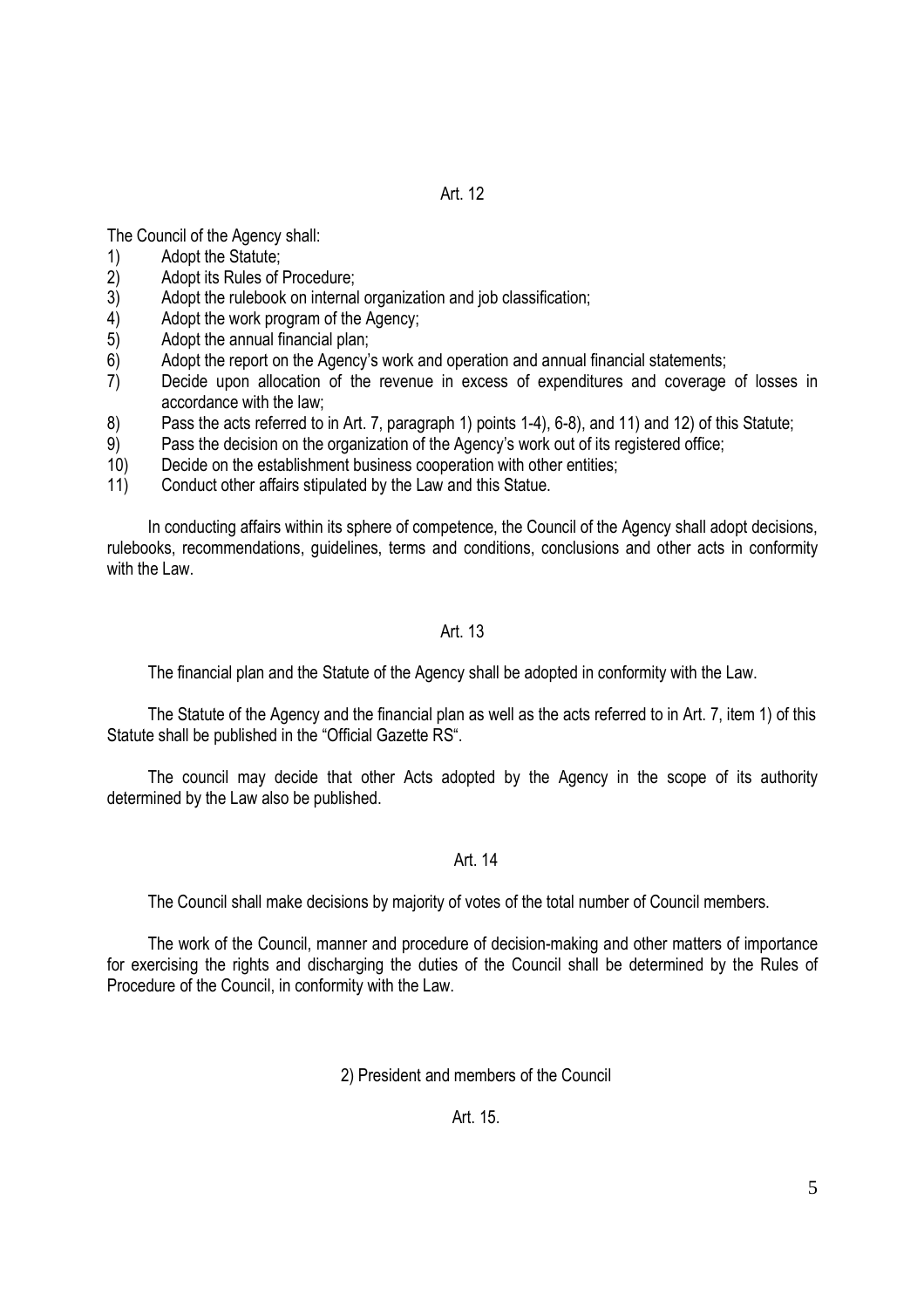The President of the Council of the Agency shall:

- 1. Represent the Agency;
- 2. Manage the work of the Council
- 3. Organize and manage the work of the Agency;
- 4. Propose decisions and other acts within the Agency's purview;
- 5. Have powers of a director in relation to exercising the rights and obligations of employees
- 6. Ensure and be responsible for the legality of the Agency's work
- 7. Adopt an act governing the handling and use of the stamp and seal and their number, as well as contents and design of the Agency's logo;
- 8. Adopt other acts and discharge other duties stipulated by the Law and this Statute.

In exercising rights and discharging duties and authorizations stipulated by the Law and this Statue, the president of the Council shall adopt decisions, directives, guidelines, provisions and other acts, in conformity with the Law.

If needed, the president of the Council may establish ad-hoc working groups or expert teams for preparation or consideration of projects, analysis and other expert materials and acts falling within the Agency's purview.

### Art. 16

In the conduct of affairs within the Council's purview, a member of the Council of the Agency shall monitor the state of affairs in the field of energy from the aspect of technical, economic, legal and structural and other conditions affecting the performance of energy activities as well as the Agency's work and operation. He/she shall also participate in designing the solutions for promoting and channeling energy market development, work programming and organization of the Agency's activities, make proposals to the president of the Council regarding decisions within the Agency's sphere of competence, assists the president of the Council in the conduct of affairs within his/her scope of work, coordinates the work and activities towards performance of tasks within the purview of the relevant organizational unit established by the Agency's rulebook on internal organization and job classification, and other duties determined by decisions of the Council of the Agency.

The scope of work for members of the Council in the conduct of Agency's affairs shall be regulated in more detail by the rulebook on internal organization and job classification of the Agency.

# Representation of the Agency

### Art. 17

The Agency shall be represented by the President of the Council, with unlimited authority.

The President of the Council may grant power of attorney to a Council member or other individual for the purpose of representing the Agency in certain legal affairs before courts and other bodies within the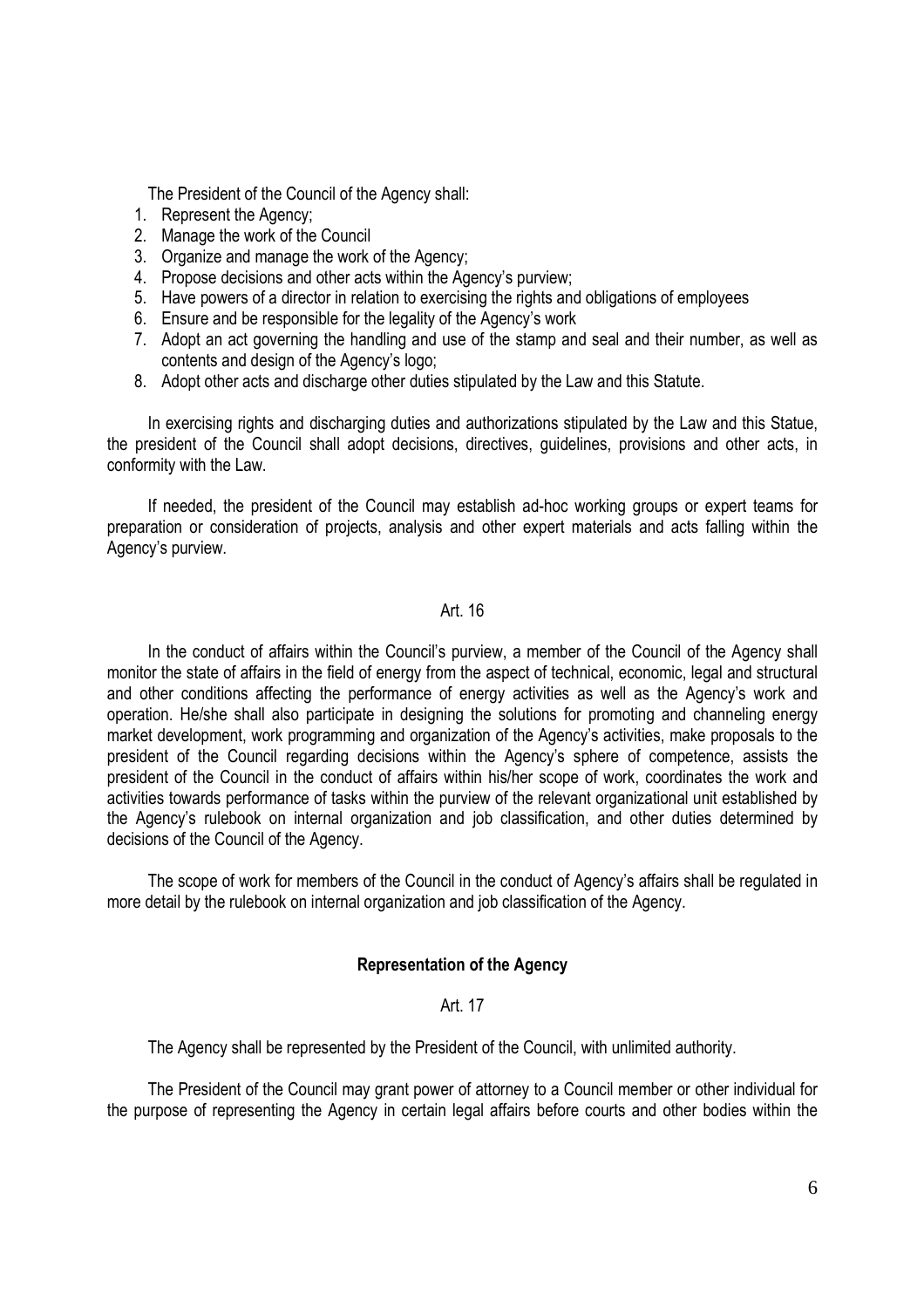country as well as abroad, or authorization to undertake other actions within the scope of his/her rights and duties.

### Organization of the conduct of the Agency's affairs

### Art. 18

The Agency's affairs shall be conducted in organizational units, according to the type and classification of the said affairs by similarity.

The number of organizational units, as well as the jobs therein, shall be determined by the rulebook on internal organization and job classification of the Agency.

### Art. 19

Certain affairs from the Agency's purview may be discharged out of the Agency's registered office, by means of remote organizational units.

The Council of the Agency shall adopt the decision on the organization of an organizational unit for conducting affairs out of the Agency's registered office, whereby the place of business, types of affairs to be conducted and other matters concerning the operation within that organizational unit are determined.

The person in charge of the organizational unit and his/her management powers shall also be determined by the decision referred to in paragraph 2 of this Article.

# Cooperation

### Art. 20

The Agency shall cooperate with other regulatory bodies from other countries and organizations in the field of energy, organized at the European and regional levels, aiming to establish and promote the relations of mutual interest.

In pursuing the cooperation referred to in paragraph 1 of this Article, the Agency may join and become a member of international and other organizations for technical, scientific and other cooperation within the field of energy, in conformity with the Law and with concluded international agreements and conventions.

### Art. 21

The Agency shall cooperate with the republic, provincial and local self-government bodies in conducting affairs within its sphere of competence.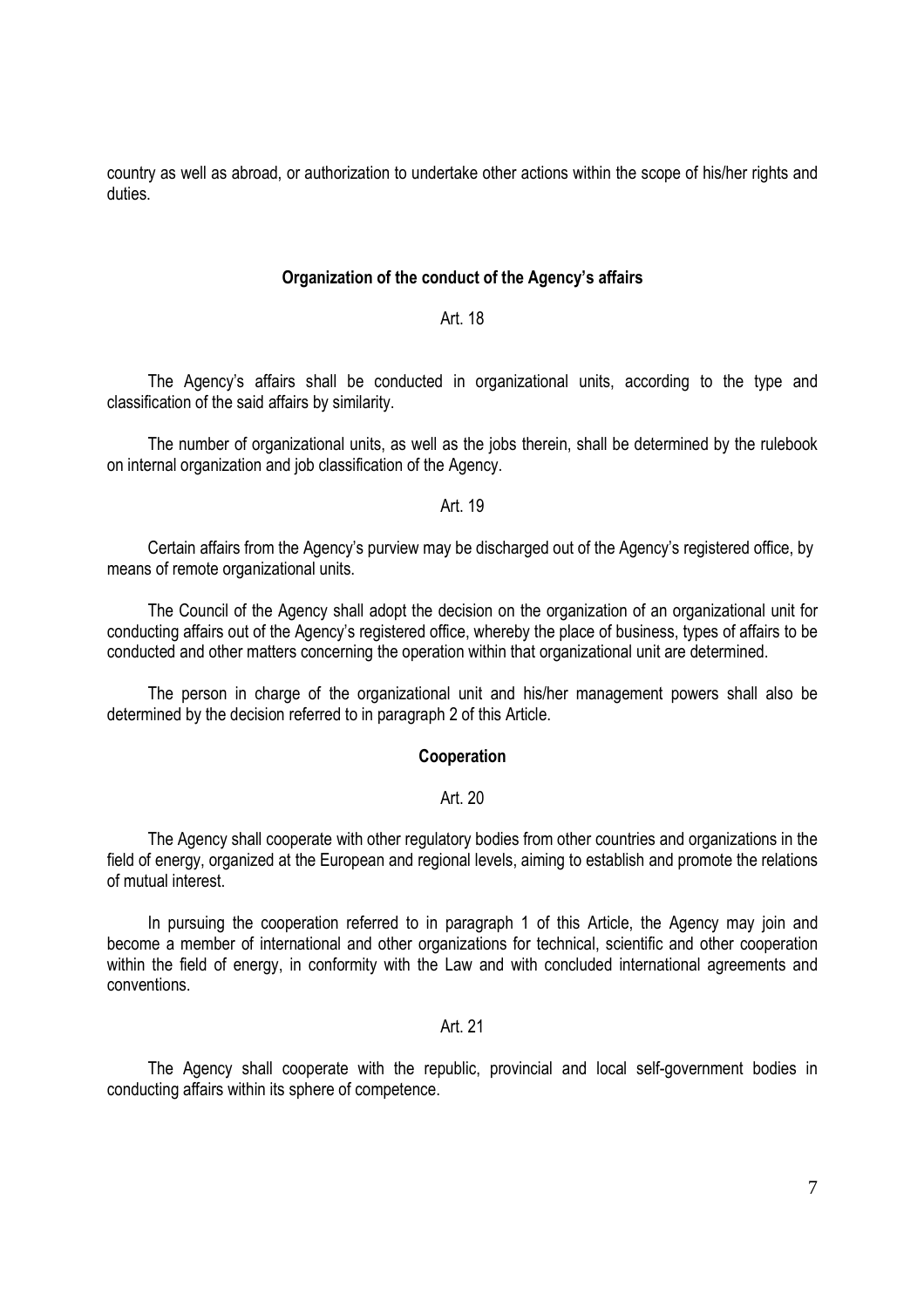The Agency may also cooperate with other organizations in the field of energy consumers, i.e. customers protection, environmental protection and other organizations.

### Confidential information

### Art. 22

The Council of the Agency shall determine by a special act which documents and data constitute confidential information, determine their confidentiality levels and the manner in which they are to be used and imparted to other entities.

All employees who, in any way whatsoever, gain access to the documents and data designated as confidential pursuant to decision referred to in paragraph 1 of this Article, are obliged to keep the confidential information in conformity with the Law.

#### Art. 23

The Agency is obliged to preserve the confidentiality of commercial and other confidential business data, submitted to it for the purposes of conducting affairs within its sphere of competence or available to it in the course of conducting certain affairs.

### Statute and other acts

### Art. 24

The acts of the Agency shall be: the Statute as the principal act, bylaws, decisions and other acts governing in a general way certain matters within the Agency's sphere of competence.

Other acts of the Agency must comply with the Statute.

Certain acts passed by the Council and authorized persons in the Agency must comply with the Statute and relevant act of the Agency.

### **Transparency**

#### Art. 25

The Agency shall ensure transparency of its work and availability of information that is not of confidential nature pursuant to Law or the Agency's statute, to interested parties having business or other legal interest.